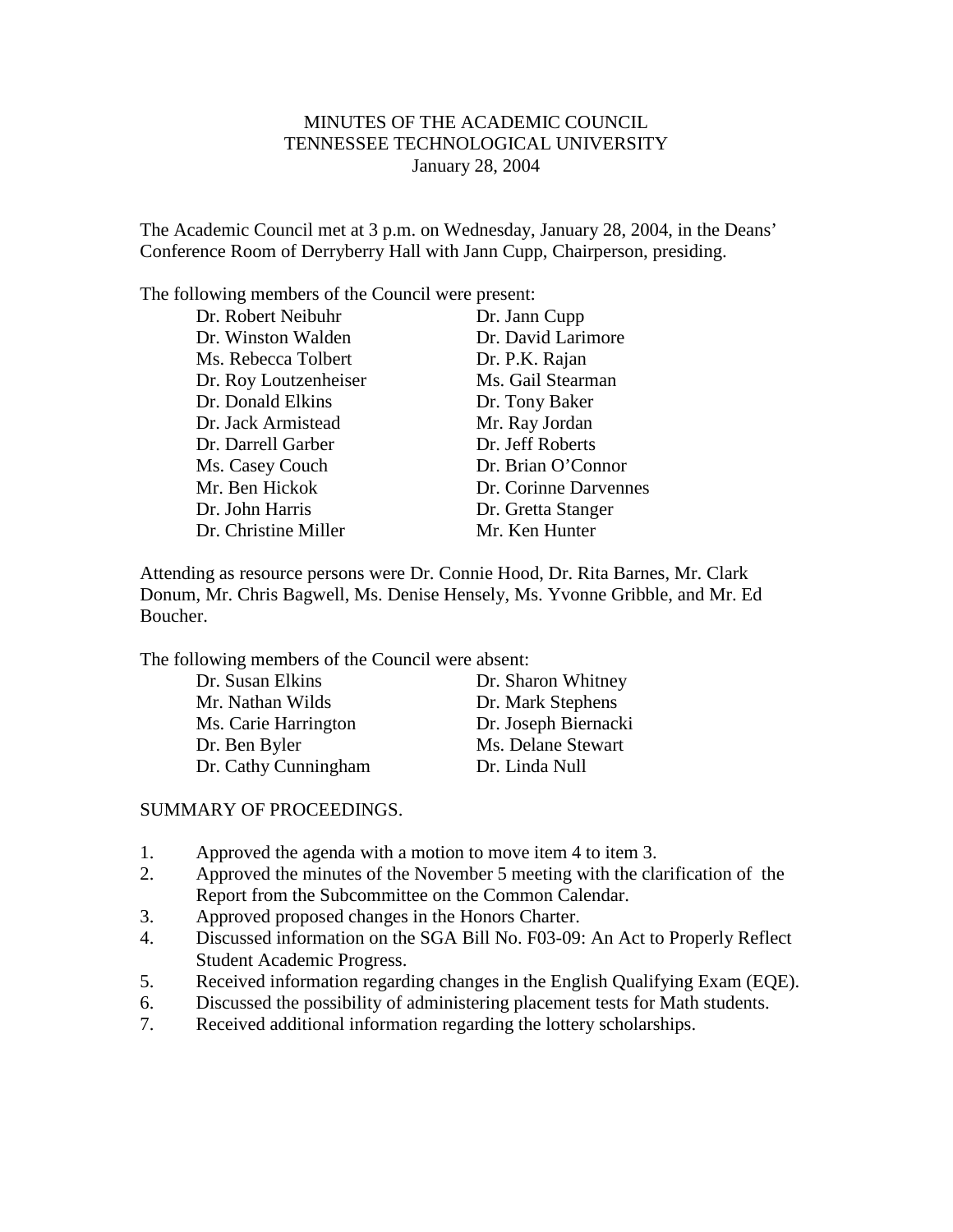## **PROCEEDINGS**

#### Approval of the Agenda

Dr. Loutzenheiser MOVED approval of the agenda, and Dr. Larimore SECONDED the motion. Dr. Cupp stated there had been a request to move agenda item #4 (Changes in the Honors Charter) to #3 since we anticipate some discussion on the SGA Bill. There were no objections to the change and the agenda was APPROVED with the change.

## Approval of the Minutes of the November 5 Meeting

Dr. Harris MOVED approval of the minutes of the November 5 meeting as posted on the Academic Council web site, and Dr. Walden SECONDED the motion. Dr. O'Connor requested that the minutes be clarified to reflect the options that were submitted by the subcommittee were Options A  $\&$  B. Option C was an additional option submitted by Dr. Harris. Option B was for class periods and meeting times to start at 8:00 with 50 minutes MWF and 80 minutes TTh. The minutes were APPROVED with the noted corrections.

### Proposed Changes in the Honors Charter

Dr. Cupp asked Mr. Clark Donum to present the proposed changes in the Honors charter. Mr. Donum stated that Honors wishes to create an honors thesis option. The University Curriculum Committee approved the creation of the two honors thesis courses during the Fall 2003 semester. Honors now requests changes in their charter to reflect these courses. (The proposal was submitted to the Council prior to the meeting.) Dr. Harris MOVED approval of the changes in the charter, and Dr. Don Elkins SECONDED the motion. The motion was APPROVED by a unanimous vote.

### SGA Bill No. F03-09: An Act to Properly Reflect Student Academic Progress

Dr. Cupp asked Senator Chris Bagwell to present the SGA Bill (which was sent to the Council prior to the meeting). Mr. Bagwell stated that the bill is to reflect a more proper reflection of the academic progress made by students. It would add a plus to the grades B, C, and D (not to A and F). There was some discussion by the students as whether to add a minus to the grades. However, they were concerned in not overhauling the complete grading system and decided to keep it simple and felt the Academic Council could come up with a system to incorporate the plus and minus if so desired. Ms. Stearman MOVED approval of the Bill, and Dr. Niebuhr SECONDED the motion. Discussion was called. There was much discussion of the plus, as well as the plus/minus grading scale and if other TBR schools have this grading system. It was also discussed how the system would be implemented electronically and the cost and time period to do so. How the plus or minus will affect the way the lottery scholarships are calculated was also mentioned. Dr. Larimore CALLED for a committee to be appointed to review and discuss the grading scale, and Dr. Baker SECONDED the motion. A vote was called to send this to a committee with the vote of 19 yes and 3 no. The motion was APPROVED. Dr. Cupp will appoint a committee. He thanked Mr. Bagwell and the SGA for all their work.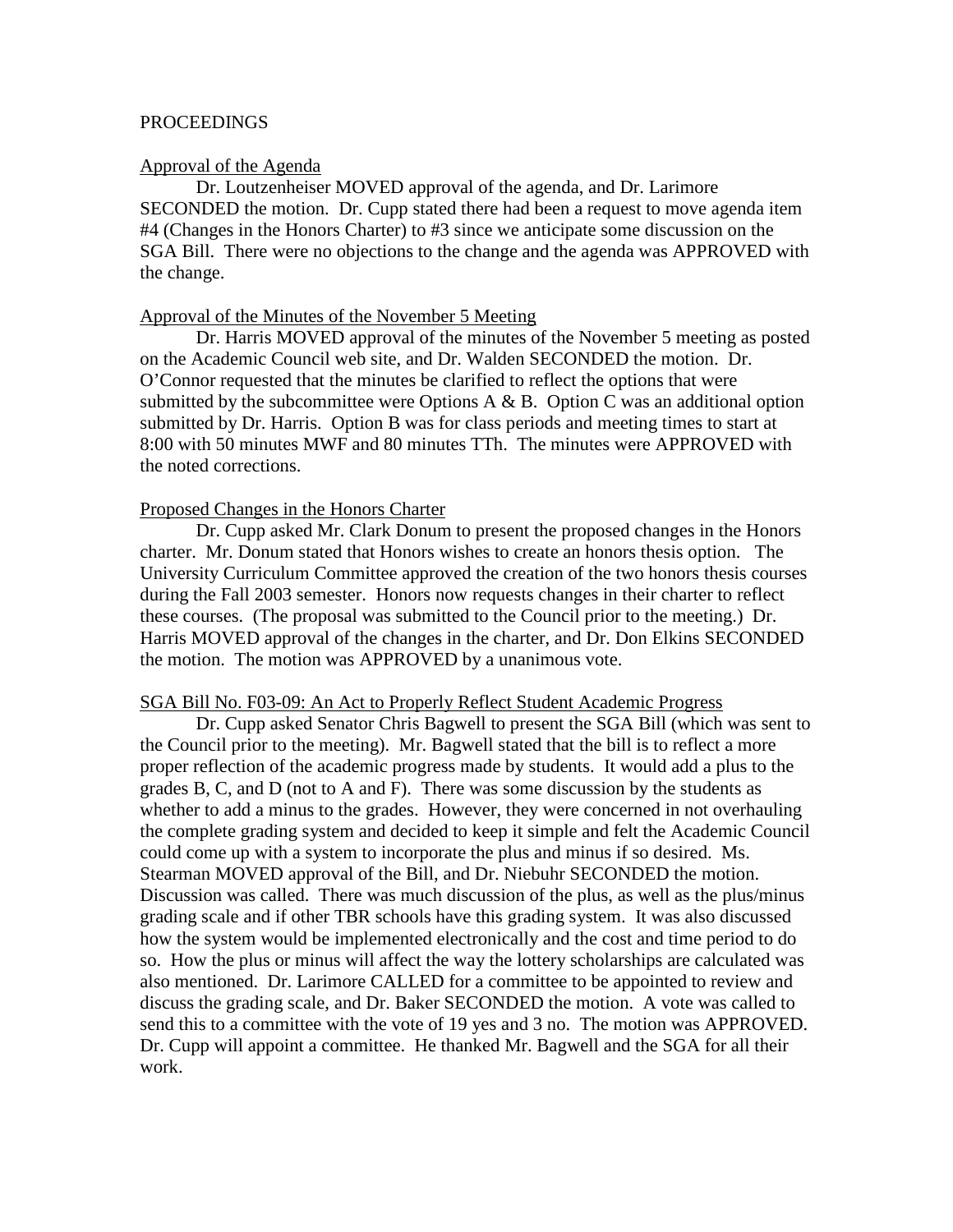### Changes in the English Qualifying Exam (EQE)

Dr. Baker presented the information on the EQE for the English department. He stated that the EQE as it is currently used is an equation for the 1010 and 1020 courses which is the Freshman composition sequence courses and the Sophomore literature courses. If a student's GPA is below a 2.0, they must take this 30 minute exam. Transfer students who transfer with a D in 1010 or 1020 must take the EQE also to demonstrate writing proficiency. The English department has decided to dismantle the EQE for the current students who take their English classes at Tech. They have to have a C to get in 1010 and 1020 to pass on to Sophomore literature. Transfer students can transfer into 1020 with a D because TBR says they can and that is the main reason for maintaining the EQE. The change would be effective when the General Education requirements go into affect this Fall. Dr. Barker questioned if that had been changed with the general curriculum and a C was now required for transfer students also. Dr. Barker requested that clarification be obtained before going further. Therefore, Dr. Baker withdrew the request for consideration at this time.

#### Such Other Matters

Dr. O'Connor stated that the lottery scholarship requires students to maintain a 3.0. Therefore, there will be more pressure on placing students in proper courses. The Math department is finding that students are not prepared for some courses. There is no university policy for giving a placement exam in Math. Course selections are done through advising, looking at ACT scores, high school grade point average, and so on. In the past they have given an exam when the students walk in the door (like a pop quiz), but some faculty feel this is inappropriate. The department would like to know if they can give a placement exam to those students who need it? During discussion, it was determined that placement tests are being given now in some areas. Mrs. Tolbert stated that tests can be given on SOAR day with the results available the next day for appropriate advisement. It was suggested that the Math department prepare a proposal to be presented to the Academic Council for review.

Dr. Barker stated that we have received advice from other states regarding the lottery scholarships and how the first year there will be pressure from students and parents because the courses have value to them and that we should take a close look at the Grade Appeals Policy. He asked the Faculty Senate to make sure the Students Affairs and the Academic Affairs grade appeals policy are the same one. The other advice they gave is to make sure that in your syllabus you clearly explain how you will grade. Do not add anything after the semester starts. Follow it as you present it.

On advising, Dr. Barker stated that the fourteenth day of the semester will be used to determine attempted hours. If a student is still enrolled on the fifteenth day, that will be the day to count the hours attempted (not hours passed). Advise students to drop early if they think they cannot make it. This date is not official yet, but should be in a month. The student still needs to maintain a full-time status of 12 hours.

Mrs. Tolbert stated that they are asking each academic unit to assist them to setup sessions on the lottery criteria, retention, and what to do to inform students. These